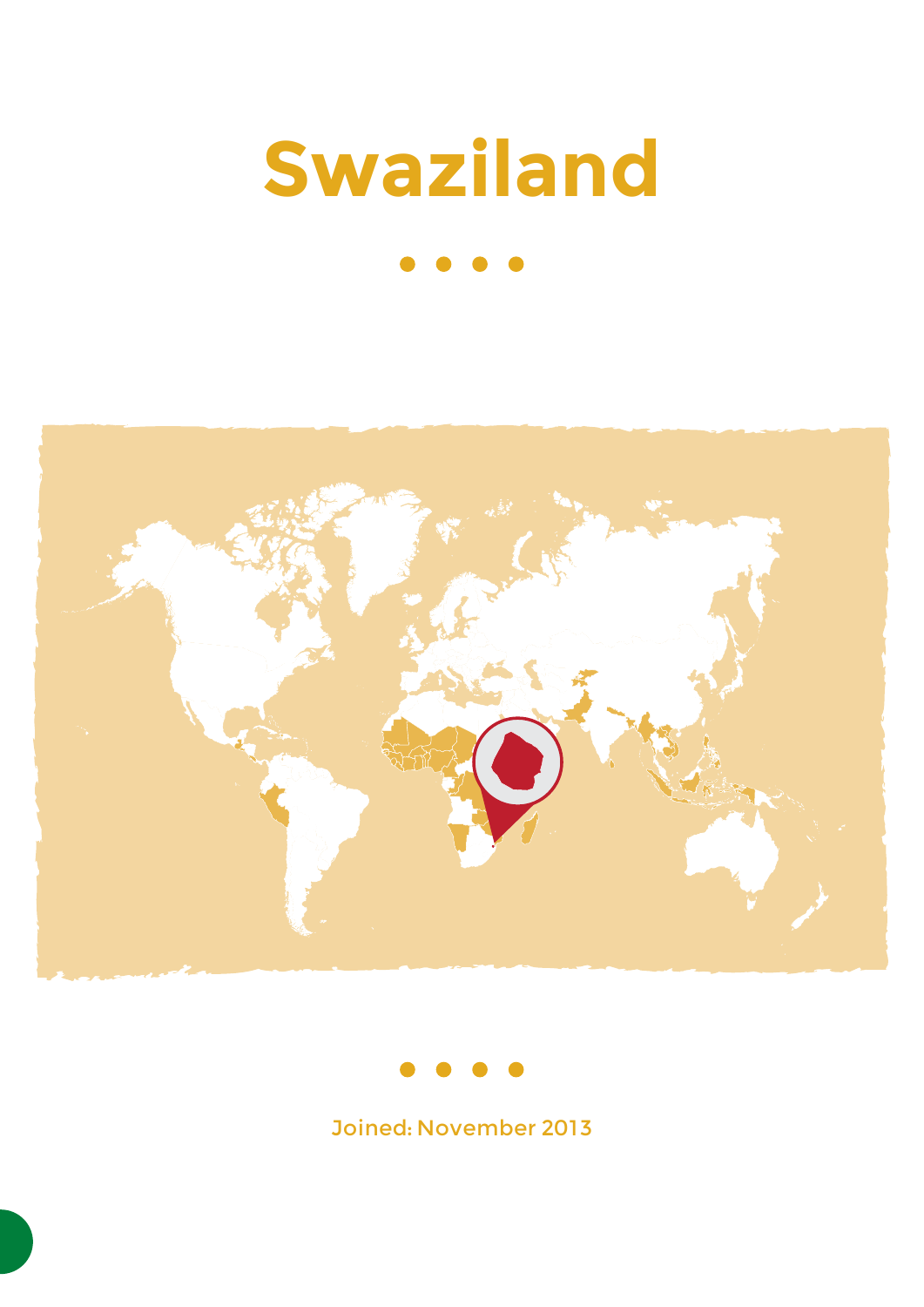| <b>Demographic data</b>                                     |          |
|-------------------------------------------------------------|----------|
| National Population (million, 2010)                         | 1.19     |
| Children under 5 (million, 2010)                            | 0.2      |
| Adolescent Girls (15-19) (million, 2010)                    | 0.08     |
| Average Number of Births (million, 2010)                    | 0.04     |
| Population growth rate (2010)                               | 1.54%    |
| <b>WHA nutrition target indicators (MICS 2010)</b>          |          |
| Low birth weight                                            | 8.7%     |
| 0-5 months Exclusive Breastfeeding                          | 44.1%    |
| Under five stunting                                         | 31.0%    |
| Under five wasting                                          | 0.8%     |
| Under five overweight                                       | 10.7%    |
| <b>Coverage of Nutrition-relevant Factors</b>               |          |
| Infant and young child feeding practice                     |          |
| 6-23 months with Minimum Acceptable Diet                    |          |
| 6-23 months with Minimum Diet Diversity                     |          |
| <b>Programs for vitamin and mineral deficiencies</b>        |          |
| Zinc Supplementation for Diarrhea                           |          |
| Pregnant Women Attending 4<br>or more Antenatal Care Visits | 76.6%    |
| Vitamin A supplementation (6-59 months)                     | 33.0%    |
| Households Consuming Adequately Iodized Salt                | 51.6%    |
| <b>Women's Empowerment</b>                                  |          |
| Female literacy                                             |          |
| Female employment rate                                      |          |
| Median age at first marriage                                | 23.1     |
| Access to skilled birth attendant                           | 82.0%    |
| Women who have first birth before age 18                    | 22.0%    |
| Fertility rate                                              | 3.7      |
| <b>Other Nutrition-relevant indicators</b>                  |          |
| Rate of urbanization                                        | 21.00%   |
| Income share held by lowest 20%                             | 4.10%    |
| Calories per capita per day (kcal/capita/day)               | 2,358.7  |
| Energy from non-staples in supply                           | 47.09%   |
| Iron availability from animal products (mg/capita/day)      |          |
| Access to Improved Sanitation Facilities                    | 53.8%    |
| Open defecation                                             | 15.4%    |
| Access to Improved Drinking Water Sources                   | 67.3%    |
| Access to Piped Water on Premises                           | 40.0%    |
| Surface Water as Drinking Water Source                      | 21.0%    |
| GDP per capita (current USD, 2013)                          | 3,034.00 |
| Exports-Agr Products per capita (current USD, 2012)         | 23.78    |
| Imports-Agr Products per capita (current USD, 2012)         | 18.15    |



#### **Distribution of stunting across wealth quintiles**



#### **Trend of Exclusive Breastfeeding Rate**



### **Targeted Stunting Reduction**

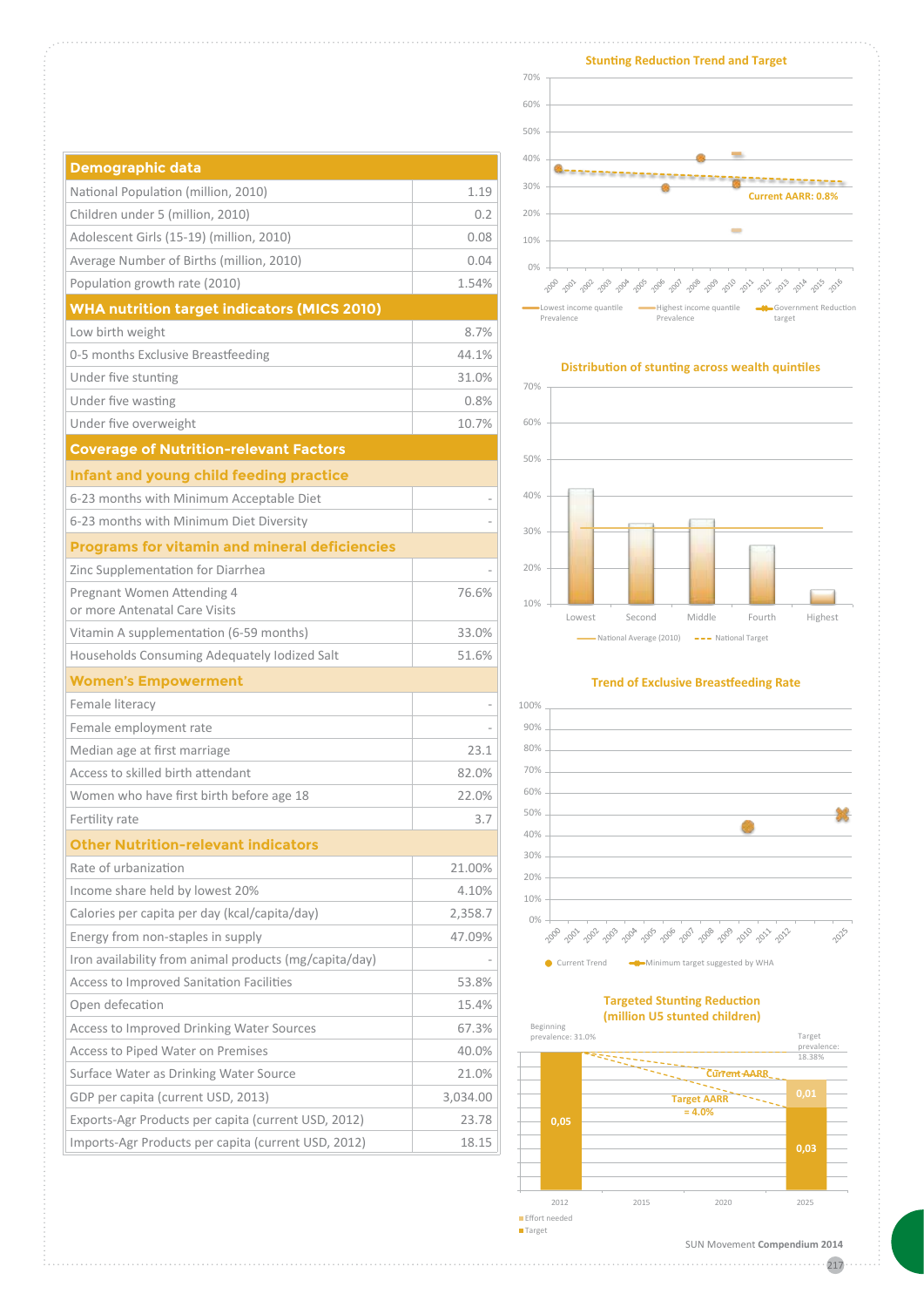#### **Bringing people together into a shared space for action**

As a new SUN country in 2014, current bodies mandated on nutrition include the Swaziland National Nutrition Council (SNNC) and its secretariat. Both are located within the Ministry of Health, with the Ministry of Agriculture acting as a co-chair. They convene meetings with other members of the SNNC including the line ministries of education; commerce; finances; economic, planning and development. The UN System is also represented through UNICEF, WHO, WFP and FAO, which provide financial and technical assistance to the SNNC meetings. CSOs through World Vision and the Swaziland Infant Nutrition Action Network also participate and a separate CSO network already exists in the form of the Food Security Consortium. The SNNC is mandated on policy making, resource mobilisation and provision of technical responses. Multi-sectoral initiatives mandated on nutrition exist outside of the SNNC and include: the Child Health and Nutrition Forum (CHN); the Food Security and Nutrition Forum and The Cost of Hunger National Implementation Team.

#### **Ensuring a coherent policy and legal framework**

Swaziland already has specific nutrition legislation in place. The National Health Sector Strategic Plan 2008-2013 aims at reducing stunting in under 5 children from 40 to 10% by 2025, increase breastfeeding from 44 to 60%, Vitamin A supplementation to more than 90% and salt iodization to more than 80%. The country is also developing the National Health Sector Strategic Plan II and in this document, issues of stunting and other nutrition indicators are addressed.

It also has a National Food Security Policy (2005), a Food and Nutrition Strategy (2010-2015); salt iodization regulations (1997) inserted to the Public Health Act of 1969; several guidelines related to IMAM (2010), infant and young child feeding (2010), Nutrition and HIV (2010) or TB (2012). Swaziland is also updating the National Nutrition Act (1945), which was amended and awaits cabinet approval and is drafting a Food and Nutrition Policy. The Code of Marketing of Breast Milk Substitutes is being approved to be integrated into the Public Health Act of 1969. Swaziland also has nutrition sensitive legislation with the National Development Strategy (1997), whose aim is to achieve food and nutrition security; the Poverty Reduction Strategy (2007), whose aim is to increase consumption of iodized salt; the Social Welfare Strategy (2011-2015), which includes elements on nutrition; and a School Feeding Strategic Framework (2013). Additionally, drawing from the CAADP Initiative, the Agricultural Policy in draft includes a focus on nutrition and the reduction of stunting.

#### **Aligning actions around a Common Results Framework**

As there is still no Common Results Framework, the national priority remains to merge sectoral planning processes that contribute to nutrition in a coherent and harmonized manner. The government is working on the development of a comprehensive national nutrition strategy with a multi-sectoral approach to encompass direct nutrition interventions as well as nutrition sensitive actions. As a first step, joint indicators in dietary diversity and food insecurity are being identified and a mapping exercise of the actors working on nutrition is underway.

#### **Financial Tracking and resource mobilization**

There is a specific budget line for nutrition. Since the Cost of Hunger in Swaziland was launched in July 2013, some significant efforts have been observed in terms of advocacy, programmatic planning and conceptualization of the response to the recommendations of the Cost of Hunger report. The Cabinet approved the study and commissioned an Action Plan for implementation of the recommendations. A USD20-million cash transfer pilot project by the World Bank, the European Union (EU) and the DPMO expanded its targeted population to include infants in the first 1,000 days of life. Several programs receive budgets from government and/or external partners.

218